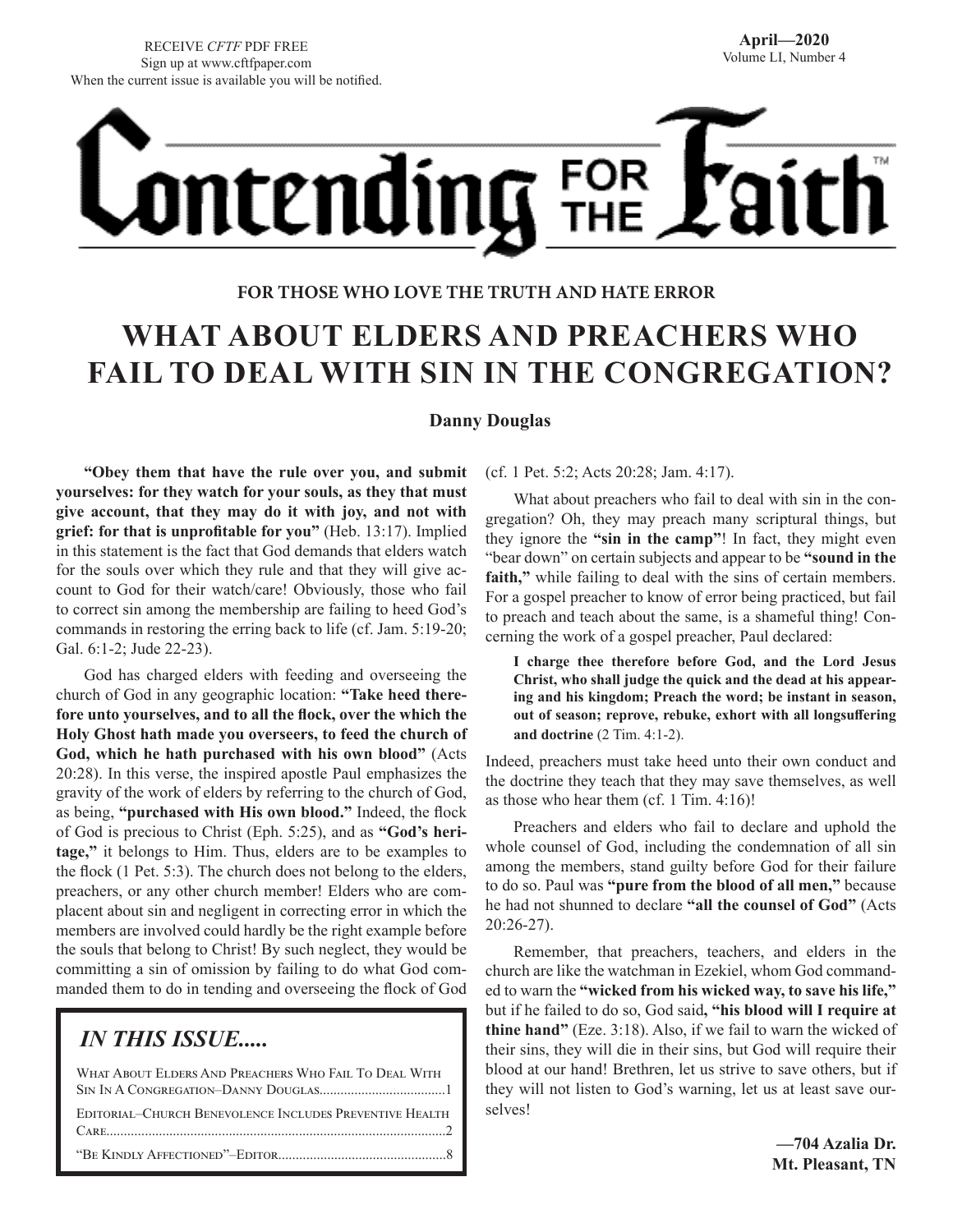

## **David P. Brown, Editor and Publisher dpbcftf@gmail.com**

*COMMUNICATIONS received by CONTENDING FOR THE FAITH and/or its Editor are viewed as intended FOR PUBLICATION unless otherwise stated. Whereas we respect confidential information, so described, everything else sent to us we are free to publish without further permission being necessary. Anything sent to us NOT for publication, please indicate this clearly when you write. Please address such letters directly to the Editor David P. Brown, P.O. Box 2357, Spring, Texas 77383 or dpbcftf@gmail.com. Telephone: (281) 350-5516.*

#### *FREE—FREE—FREE—FREE—FREE—FREE*

*To receive CFTF free, go to www.cftfpaper.com and sign up. Once done, you will be notified when the current issue is available. It will be in the form of a PDF document that can be printed, and forwarded to friends.*

#### **SUBSCRIPTION RATES FOR THE PAPER EDITION**

*Single Print Subs: One Year, \$25.00; Two Years, \$45.00. NO REFUNDS FOR CANCELLATIONS OF PRINT SUBSCRIPTIONS.*

## **ADVERTISING POLICY & RATES**

*CONTENDING FOR THE FAITH exists to defend the gospel (Philippians 1:7,17) and refute error (Jude 3). Therefore, we advertise only what is authorized by the Bible (Colossians 3:17). We will not knowingly advertise anything to the contrary and reserve the right to refuse any advertisement.*

*All setups and layouts of advertisements will be done by CONTENDING FOR THE FAITH. A one-time setup and layout fee for each advertisement will be charged if such setup or layout*  is needful. Setup and layout fees are in addition to the cost of *the space purchased for advertisement. No major changes will be made without customer approval.*

*All advertisements must be in our hands no later than one month preceding the publishing of the issue of the journal in which you desire your advertisement to appear. To avoid being charged for the following month, ads must be canceled by the first of the month. We appreciate your understanding of and cooperation with our advertising policy.*

*MAIL ALL SUBSCRIPTIONS, ADVERTISEMENTS AND LET-TERS TO THE EDITOR, P. O. Box 2357, Spring, Texas 77383- 2357. COST OF SPACE FOR ADS: Back page, \$300.00; full page, \$300.00; half page, \$175.00; quarter page, \$90.00; less than quarter page, \$18.00 per column-inch. CLASSIFIED ADS: \$2.00 per line per month. CHURCH DIRECTORY ADS: \$30.00 per line per year. SETUP AND LAYOUT FEES: Full page, \$50.00; half page, \$35.00; anything under a half page, \$20.00.*

*CONTENDING FOR THE FAITH is published bimonthly. P. O. Box 2357, Spring, Texas 77383-2357 Telephone: (281) 350-5516.*

> **Ira Y. Rice, Jr., Founder August 3, 1917–October 10, 2001**

# *Editorial...*

# **CHURCH BENEVOLENCE INCLUDES PREVENTIVE HEALTH CARE**

Specifically, the work of the Lord's church is to save souls from sin. Being saved from sin, one is saved from the guilt and consequences of the same—the ultimate, final, and eternal consequence being eternal damnation in hell (Mat. 7:21-23; John 14:6; 8:24; 1 The. 1:7-10). The church saves souls by preaching the gospel to alien sinners, edifying (spiritually building up) the saints, and practicing benevolence (Mark 16:15, 16; Acts 2:38, 41, 42, 47; Rom. 1:16; 6:3, 4; Gal. 3:26, 27; 1 Cor. 15:1-4; 2 Cor. 5:17; Eph. 1:3; Rom. 14:19; 1 The. 5:11; Jude 20). Thus, the Lord's church (Christ's spiritual body, Col. 1:18; Eph. 5:23) is fundamentally a teaching institution wherein Christians (as that term is defined and used in the New Testament) are faithful to Christ—they put into practice what Christ teaches concerning living the Christian life (Acts 1:1; 1 Cor. 15:58; 1 Tim. 4:12; 2 John 8-11; Rev. 2:10). Thus, practicing the benevolence authorized by the New Testament is one way Christians exemplify God's love, concern, compassion, and mercy for the family of God, and any one else in need, as the New Testament defines that need (Acts 28:8, 9; Gal. 6:10; Jam. 1:27).

#### **WHAT THIS ARTICLE IS ABOUT**

This article falls under the general heading of church benevolence. More specifically, it is the church helping the sick and afflicted. To be more precise, it is concerned with the church helping those who are ill with communicable diseases. Refining it further, the article pertains to benevolence regarding the prevention of communicable diseases among the brethren and others.

This study does not necessarily concern itself with the laws of civil governments, especially laws that are contrary to and against God's Will. Although situations have arisen where the church has been at odds with civil government (Acts 5:29) and certainly the same again could transpire, this study does not necessarily require a consideration of the same. Again, it concerns itself with the church acting benevolently as defined previously.

In the context of communicable diseases, there are some diseases more contagious and dangerous than others. *Especially is this the case with a new virus, about which little is known, for which there is no known cure, no vaccination to provide immunity for the populace, is highly contagious, deadly, particularly to the elderly, and is spread, not only by those presenting with symptoms, but also through asymptomatic people who are unaware of their infection.* Asymptomatic people are those who carry a disease, manifesting no symptoms, and unknowingly are highly contagious to others. Thus, for obvious reasons, asymptomatic people pose a greater threat to the public. Thereby, certain infectious dis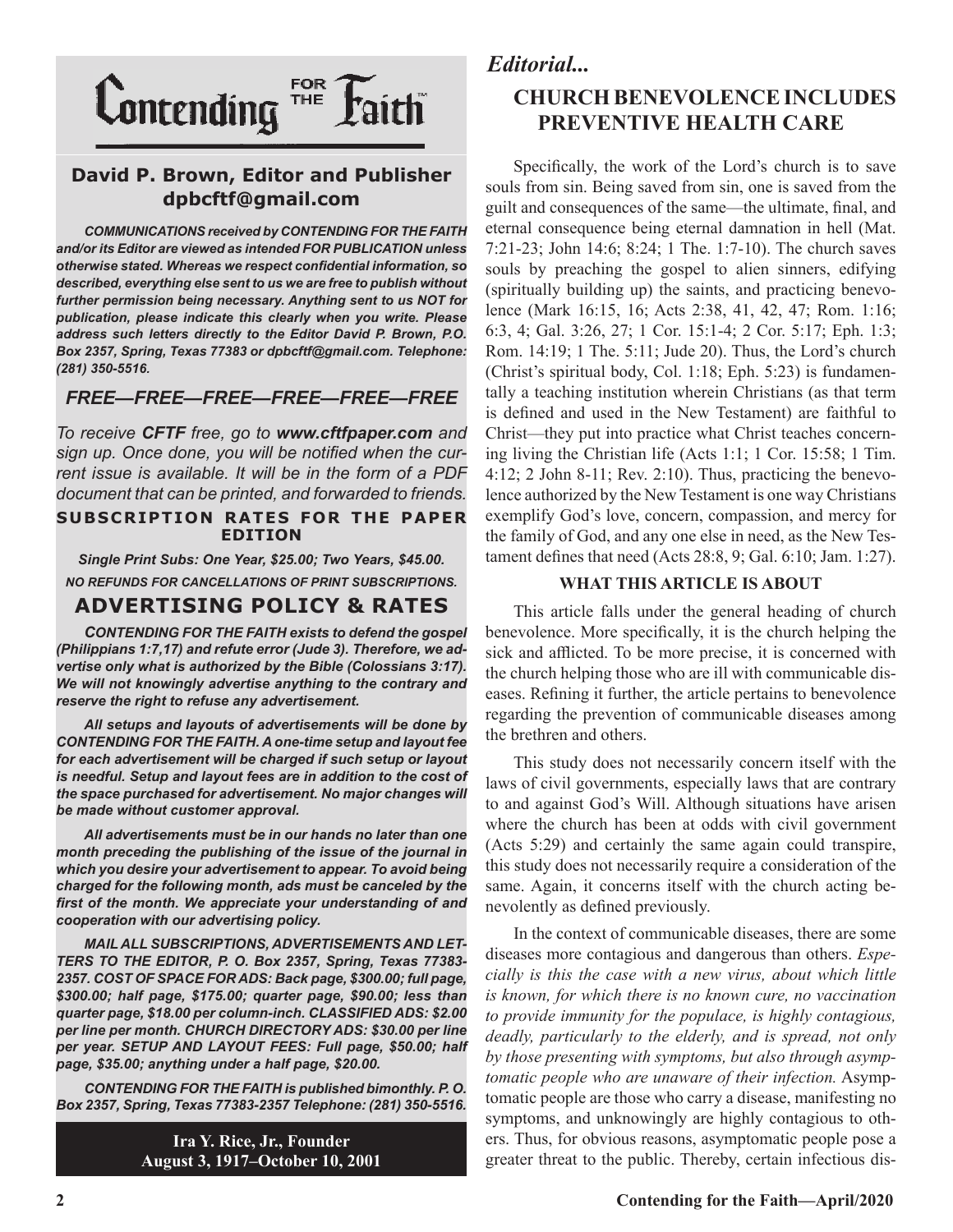eases can rapidly develop into epidemic or pandemic proportions throughout the world.

#### **AFFIRMATIONS**

In view of the foregoing, it is herein affirmed that: *The scriptures teach that Christian compassion for those in need is a component part of the benevolent character of Christians.* A second affirmation that is a corollary to the first is: *The scriptures teach that Christian compassion is manifested in part by brethren caring for the sick and afflicted.* A third corollary affirmative is: *The scriptures teach that Christian benevolent conduct may include the practice of preventive health care involving quarantining the church.* 

It is absurd to affirm that all communicable diseases are equal in endangering people. Although there are characteristics shared by communicable diseases, some said diseases are far more dangerous to people than are others. In many cases, the extent to which a communicable disease impacts the health of people depends upon the state of one's health when infected. Thus, some contagions pose a far greater threat to some people than they do to others. Some factors determining their danger would be whether or not there are treatments for them, or vaccinations against them, and the danger of death to some more than others. Not to recognize the foregoing and other differences in contagions as to their impact on people is to remain willingly ignorant of the obvious.

The church assembles from time to time for worship, Bible study, and various kinds of social gatherings. All of the foregoing involve close association to one extent or another with the participants according to the nature of the assemblies. In the case of a pandemic caused by a deadly disease, about which little is known, that is highly contagious, for which there is no immunization, and is spread by asymptomatic people, prudent elders and the churches they oversee will be concerned about the prevention of the same. Especially is this the case regarding protecting the church against asymptomatic infectious carriers of said disease. Why is that the case? Answer: Because Christians love one another and are a benevolent people who care for others, especially their own brethren in the Lord (Gal. 6:10; 1 John 3:18).

#### **"TYPHOID MARY"**

An example of how dangerous asymptomatic infected people are is seen in the account of Mary Mallon, alias "Typhoid Mary (September 23, 1869 – November 11, 1938). She was an Irish immigrant cook in the northeastern U. S. Mary infected 51 people in different families at different times with typhoid fever, three of whom died. Actually, no one knows for sure how many people she infected, but she was the first person to be designated as an asymptomatic carrier of the disease in the United States.**<sup>1</sup>**Her complete story is lengthy and sordid, the details of which are unnecessary for the purpose of this study. Suffice it to say, she was uncooperative with authorities, used several aliases in her efforts not to be apprehended, and broke her promise not to work as a cook if she was taken out of her first quarantine (1907- 1910). She never believed she carried the Typhoid bacteria, although the autopsy of her body proved she did. Because she refused to cease working as a cook she infected others with the disease. Twice she was forcibly quarantined by authorities. She died after nearly three decades in isolation.**2, <sup>3</sup>** Further, in the early 20th Century others were documented as asymptomatic carriers of the Typhoid bacteria. They, too, infected numerous people. Today, the phrase "Typhoid Mary" is a colloquial term for anyone who, knowingly or not, spreads disease or some other undesirable thing.**<sup>4</sup>**

#### **SPANISH FLU PANDEMIC**

A prime example of a highly communicable and deadly disease is the Spanish Influenza Pandemic of a century ago. The Spanish flu, also known as the 1918 flu pandemic, was an unusually deadly influenza pandemic caused by the H1N1 influenza A virus. It lasted for more than 12 months from the spring of 1918 through the spring or early summer of 1919. It infected 500 million people—about a third of the world's population at the time.**<sup>5</sup>**The death toll is estimated to have been anywhere from 17 million to 50 million, and possibly as high as 100 million, making it one of the deadliest pandemics in human history. When the pandemic was over, the Spanish flu killed an estimated 675,000 Americans. The population of the U. S. at the time of the Spanish flu pandemic was around one hundred million. Today, the population of the U. S. is around 330 million. The impact of this flu pandemic was so great on the U. S. populace that U. S. children skipped rope to the following tune.**<sup>6</sup>**

I had a little bird, It's name was Enza, I opened up the window, and in-flu-enza.**<sup>7</sup>**

At the time medical science knew little about viruses. Research throughout the 1920s accumulated more knowledge of viruses, but a virus would not be seen until the invention in 1931 of the electron microscope. It is also important to understand that there were no antibiotics to treat patients with secondary bacterial infections resulting from having the Spanish flu.

There were four waves of the Spanish flu. The first from late winter/early spring 1918 till around June. The second began in the late summer of 1918 and was far more deadly than the first because the virus had mutated. October had the highest mortality rate of the whole pandemic. The third wave began in January 1919 and continued through June of that year. It was less severe than the second wave, but still much more deadly than the initial first wave. The fourth wave began in the spring of 1920 and was minor in its impact than were the first three waves. It appeared in isolated areas including New York City**<sup>8</sup>** , the United Kingdom, Aus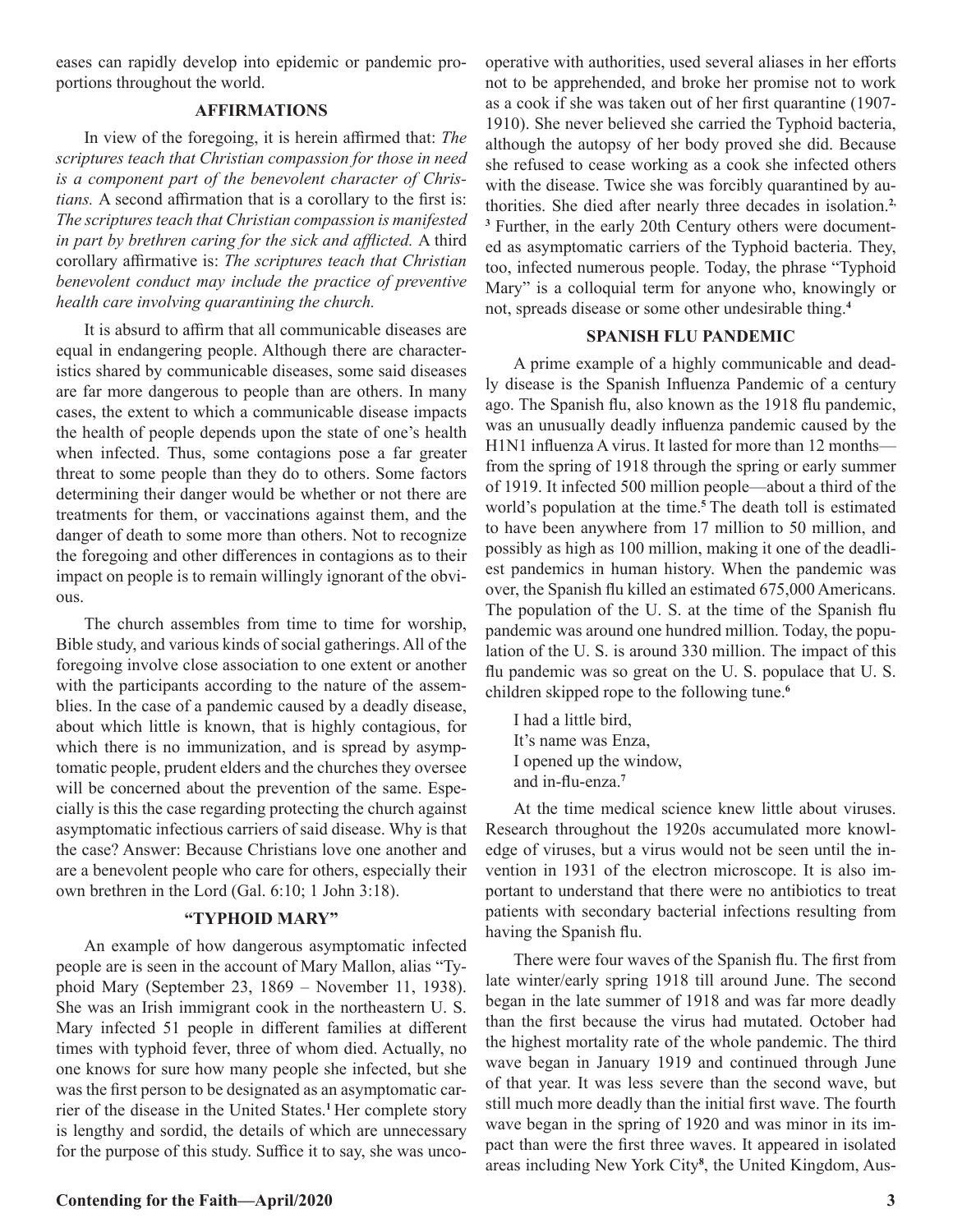tria, Scandinavia, and some South American islands. Mortality rates in the fourth wave were very low. **<sup>9</sup>**

#### **THE NEW TESTAMENT AUTHORIZES CHRISTIANS TO HELP THE SICK**

All other matters being scripturally equal, and assuming there is a treatment(s) available, I know of no Christian who attempts on Biblical grounds to oppose the use of medicines, medical procedures, etc., to relieve the suffering and/or cure persons, if possible, regardless of the disease or injury.

Part of the authority from God for the church to help the sick comes from the Christian obligation to practice the "Golden Rule" (Mat. 7:12). Also, the example of Jesus and His desire to help the sick ought to be a part of every Christian's character. Indeed, who is and how to be a good neighbor is made clear in the parable of the Good Samaritan (Luke 13:30-37). Clearly, it is a part of practicing **"pure and undefiled religion"** (Jam. 1:27). Of our Lord's benevolence, the divine volume tells us that **"Jesus went about all Galilee… healing all manner of sickness and all manner of disease among the people"** (Mat. 4:23). Further it reveals that, **"Jesus went forth, and saw a great multitude, and was moved with compassion toward them, and he healed their sick"** (Mat. 14:14).

*Assuredly the miracles of Jesus were first and foremost to prove His deity* (John 20:30, 31). However, they were also acts of benevolence whereby he showed His compassion to those in need. Thereby, they are examples to Christians of the Godly character trait of compassion, expressing itself in doing good as the New Testament defines "good" to others. In these cases, it was helping the sick. As has been pointed out earlier, one way a Christian's Godly compassion and care for those in need may be realized is through the benevolent activities of the church collectively and in the personal conduct of each Christian (1 Tim. 6:18). Indeed, the apostle Peter in speaking of Jesus' suffering for mankind said Christians should follow in his steps. However, this passage along with other scriptures not only teach Christians to follow Christ's example in suffering as a Christian, but also directs Christians to cultivate our Lord's attitude of compassion and mercy expressed in benevolent acts (See Luke 18:35-43; 1 Pet. 2:21; Acts 10:38; Gal. 6:10).

Consider what else the New Testament of Christ teaches about children of God developing and expressing their compassion for the sick through their benevolent actions. The New Testament teaches that a child of God is to apply the truth taught by Paul in Galatians 6:10. The application of the same would include caring for the sick. Furthermore, during the first Century when brethren possessed miraculous gifts, James wrote to the brethren, saying **"Is any sick among you? Let him call for the elders of the church; and let them pray over him, anointing him with oil in the name of the Lord: and the prayer of faith shall save the sick, and the Lord shall raise him up"** (Jam. 5:14, 15; Also see

1 Cor. 12:9). Obviously, during the miraculous age (a time that was temporary and provisionary) sick church members were directed to call the elders to them so the elders could use their miraculous gifts to heal them. Further, from the preceding scripture we know elders knew it was part of their duty in shepherding the flock to use their miraculous gifts to heal the sick. Did the elders' compassion and care for the physical well-being of their brethren end with the cessation of miraculous gifts? Indeed not.

Also, consider that Paul instructed the church in Corinth to **"Let all things be done decently and in order"** (1 Cor. 14:40). The apostle's instruction was given in the context of the proper use of miraculous gifts. Paul's teaching regarding the same was necessary because the Corinthian brethren were abusing and misusing them. Because said truth was given to the Corinthian brethren in a miraculous context—to correct them in their misuse of miracles—did the principle of doing all things **"decently and in order"** cease with the close of the miraculous age? Answer: It no more ceased to be a Christian obligation than did the benevolent concerns of elders for the sick expressed in James 5:14, 15—minus the exercise of the miraculous gifts. Mercy, compassion, care, and demonstrating the same through benevolent acts are as much a permanent component part of Christianity as is doing **"all things…decently and in order."**

The temporary and provisionary miraculous powers that occasioned the revelation of the truths found in 1 Corinthians 14:40 and James 5:14, 15 ceased long ago, but the obligations taught to the church in each passage are permanently binding on Christians—especially elders who care for God's family (Acts 20:28; Col. 3:17). Determining the foregoing is a part of understanding how our Lord in the words of the New Testament authorizes anyone to do anything, emphasizing the importance of how to ascertain that authority. Without this knowledge, people may bind on others what God never obligated them to do and loose them from what He obligates them to do. In either case mere men would be legislating for God and God has always strongly opposed such action on man's part.

Concerning our responsibility to be careful about our spiritual state, Paul warned, **"Let no man deceive you with vain words: for because of these things cometh the wrath of God upon the children of disobedience. Be not ye therefore partakers with them"** (Eph. 5:7). A few verses later the apostle added, **"See then that ye walk circumspectly, not as fools, but as wise, Redeeming the time, for the days are evil"** (Eph. 5:15, 16). Such warnings find application concerning the benevolent work of the church and the individual Christian's benevolent acts in dealing with the sick or in seeking to prevent people from becoming ill. This is especially the case when a contagion is a dangerous infectious disease of which little is known as heretofore described in this article. Thus, in faithfully discharging our obligations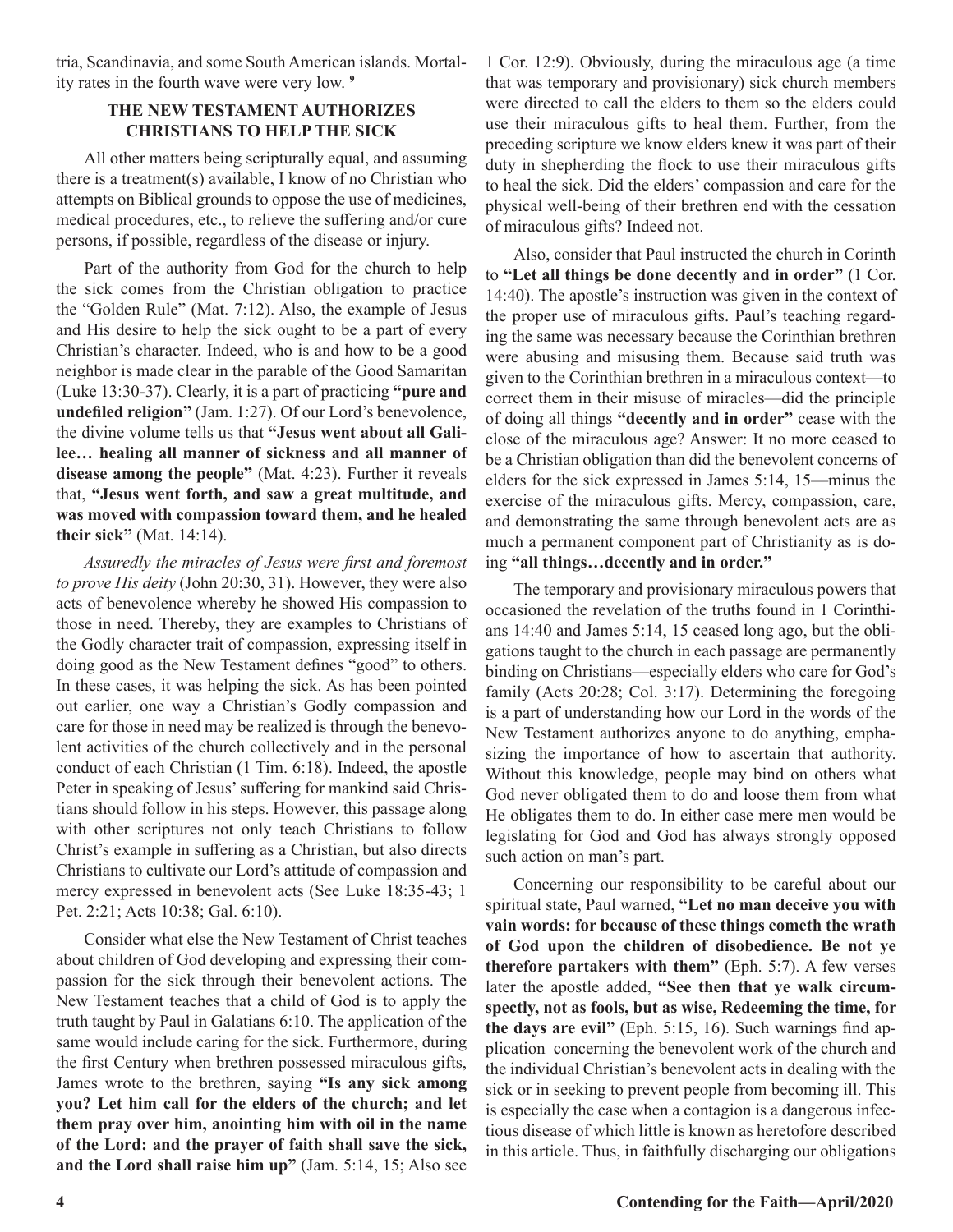to the Lord in practicing benevolence, we have as much responsibility not to be led astray by false doctrine regarding the same as we do in any other New Testament authorized obligatory matter pertaining to saving souls (Col. 3:17). If a church member opposed helping the physically ill, in view of the work of elders, preachers, deacons, and faithful church members, the faithful members are obligated to God to oppose that kind of unchristian conduct and the teaching that would advocate the same regardless of who espoused it, or when, or where it was done.

#### **ARE CHRISTIANS ACTING IN CONCERT WITH THE TEACHING OF THE NEW TESTAMENT CON-CERNING BENEVOLENCE WHEN THEY ARE PRACTICING PREVENTIVE HEALTH CARE?**

The following quotation defines what is meant by preventive health care.

Preventive health care, or prophylaxis, consists of measures taken for disease prevention.**10** Disease and disability are affected by environmental factors, genetic predisposition, disease agents, and lifestyle choices and are dynamic processes which begin before individuals realize they are affected. Disease prevention relies on anticipatory actions that can be categorized as primal, primary, secondary, and tertiary prevention. **11, 12**

In the light of the foregoing definition, the following question is put to the reader. *With all other things being scripturally equal, will anyone oppose Christians (collectively or individually) practicing preventive health care because such conduct is sinful? Further, do certain brethren believe and teach that practicing preventive health care is scriptural unless it involves quarantining the church? In other words, there is no New Testament authority to care for those with communicable diseases and/or protect brethren who are subject to being infected by them by quarantining the local church. It, therefore, is sinful to do so.* Thus, with all things being scripturally equal, the New Testament authorizes elders (where there are no elders it would be the men of the congregation) to direct the church to practice preventive health care concerning hindering the spread of a contagion through the use of face masks, social distancing, disinfectants, and hand sanitizers, but not to do so by quarantining the local church. So, the question is: *Are there those brethren who are ready to affirm that the scriptures teach that it is a sin for the church to take preventive health care measures to the point of quarantining the church?* 

Should we not ask ourselves by what Biblical authority does God direct those who are sick to absent themselves from worship assemblies without sinning? *Are those brethren who do not assemble for worship on the first day of the week because they do not desire to infect their own brethren with a communicable disease or infect their families sinning in so doing? Do brethren reveal their love, mercy, compassion, concern, care, and benevolence for the family of God*  *when they ignore a highly infectious disease such as the Spanish flu of 1918 et al., in assembling for worship no matter who they may infect in so doing?* 

Quarantine is a type of preventive health care that restricts the movement and association of people. Besides isolating the sick from the healthy, it is often used to prevent the movement of those people who may have been exposed to a communicable disease, but do not have a confirmed medical diagnosis—as mentions asymptomatic people who can infect others. This article is not saying that practicing quarantine is a perfect preventative or that problems do not arrive in implementing it, but it is saying that it is an effective means to curtail the spread of infectious diseases such as has been defined in this article, especially by those who are asymptomatic. *Does the New Testament authorize elders to impliment measures, including a quarantine, to protect those under their oversight from asymptomatic people in the worship assemblies who can infect them with a dangerous highly communicable and deadly disease about which little is known?* 

Quarantine (separating the healthy from the sick) is one of the oldest forms of preventive health care in protecting the populace from communicable diseases. From the Old Testament, we learn that God cared for the physical health of fleshly Israel, protecting the healthy from infection by quarantine (Lev. 13:4, 5, 11, 21, 26, 31, 33, 50, 54; 14:38). Moreover, throughout history, quarantine (self-isolation) has been used to stop the spread of all kinds of communicable diseases. *Again, are there any brethren prepared to affirm that the scriptures teach that it is a sin for local churches to engage in quarantining themselves to help prevent a communicative illness infecting the members thereof? Or, will they affirm that the scriptures teach that any preventive health care that requires brethren not to assemble is sinful?*

Consider Paul's teaching regarding the home, **"But if any provide not for his own, and specially for those of his own house, he hath denied the faith, and is worse than an infidel"** (1 Tim. 5:8). *Would this obligation include taking care of sick family members as well as seeing that one's family engages in preventive health care to the point of quarantining one's own family?* Further, one qualification that a husband/father must meet in order to serve as an elder is this: **"One that ruleth well his own house, having his children in subjection with all gravity; (For if a man know not how to rule his own house, how shall he take care of the church of God)"** (1 Tim. 3:4, 5)? *Would a man knowing how* **"to rule his own house"** *involve what Paul taught in 1 Timothy 5:8?* We have previously proved that a part of practicing benevolence involves being concerned about and, if possible, caring for those who are ill. Also, the New Testament authorizes a father to lead his family in practicing preventive health care. *That being the case, who is going to deny that the scriptures teach that elders, acting*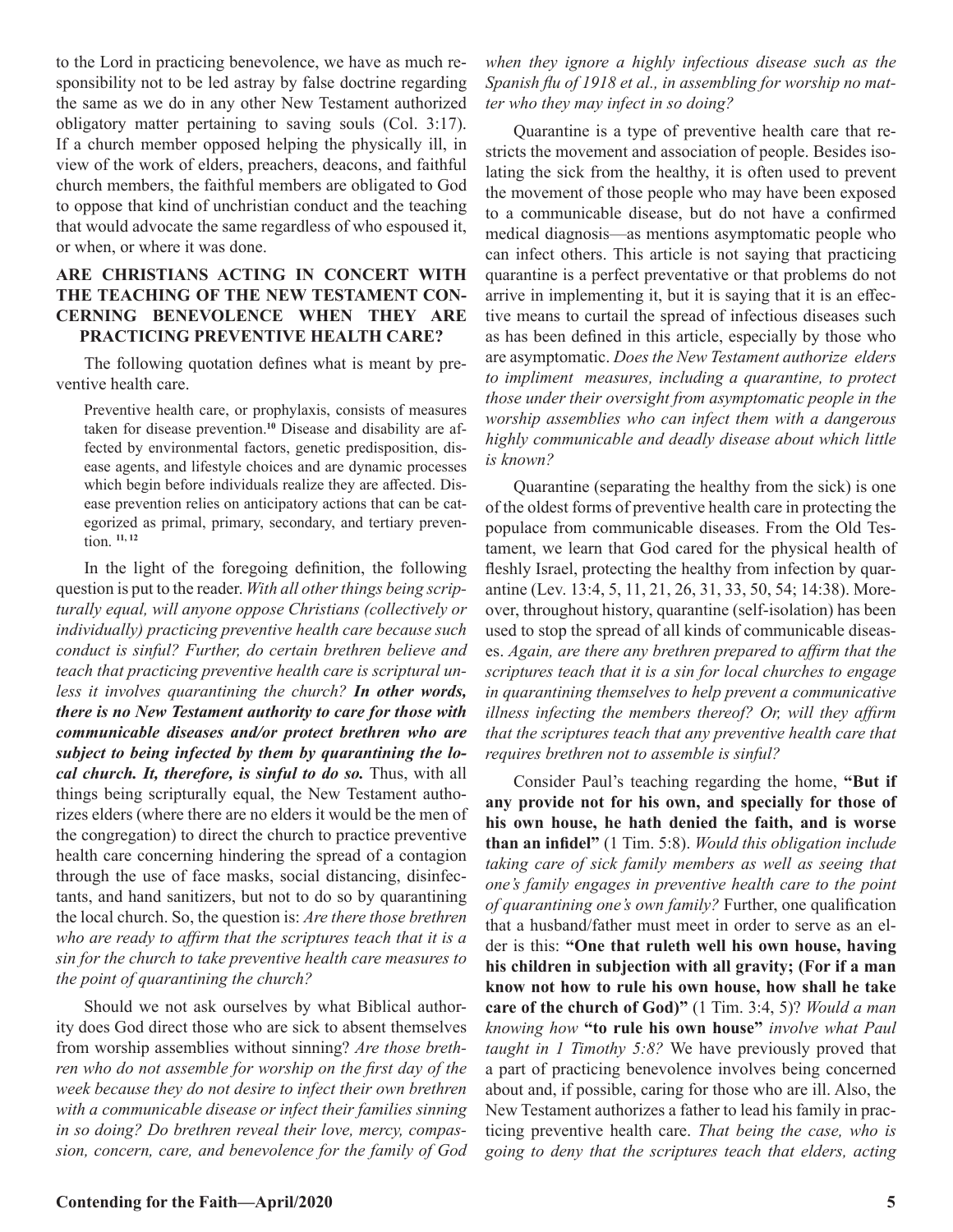*in their capacity over God's family, commit sin by leading the church in practicing preventive health care when said practice involves the use of quarantine? If in caring for his own children, an elder would put his family into quarantine (self-isolation) to prevent them from being infected by a communicable disease, or, if they are ill to keep them from infecting others, then why would an eldership oppose doing the same for God's children?* Yes, in view of 1 Timothy 5:8 and 1 Timothy 3:4, 5, **"how shall he take care of the church of God"** while refusing to lead the church in practicing preventive health care—loving, merciful, compassionate, and benevolent care? *Does anyone desire to attempt to prove that the foregoing instructions from Paul to Timothy in the previous scriptures, exclude a husband/father's care for his family's physical health, even an elder's family?*

Do some members of the church, especially elders, think it is a sin for a Christian husband/father to quarantine (selfisolate) himself and his family, thereby absenting themselves from the first day of the week worship assembly? Certain elders may respond to the previous question with, "We will leave that up to the judgment of the head of each house as to whether or not they will practice self-quarantine. As elders we are not going to require the church to practice preventive medicine if it involves the whole church being quarantined, and thus, unable to assemble." **But, such elders must have forgotten the fact that if the New Testament authorizes one husband/father to absent himself and his family from said assembly for the reasons herein given, then it authorizes all members to do so for the same reason***.* Indeed, it authorizes any one elder to do the same for his own family even when the eldership has decided that the church will not practice church quarantine. The teaching of Hebrews 10:25 does not exclude the practice of what the Bible teaches regarding benevolence in caring for the sick or protecting the brethren from getting sick from infectious diseases as we have clearly defined the same in this article.

Again for emphasis sake, when brethren are sick with a communicable disease such as the Spanish flu, or they are asymptomatic with a dangerous highly communicable disease about which little is known, decide to self-isolate (quarantine) themselves, they are not transgressing the teaching of Hebrews 10:25. The fact of the matter is this: certain elders, as well as other church members, are demonstrating little to no care for the physical well-being of God's children when they forbid the church to practice quarantine as a part of practicing preventive health care. Brethren certainly do not mean to do so, but in forbidding the quarantine of the church as a preventive health care measure, they are failing to exercise brotherly love, compassion, necessary care, mercy, and, therefore, Christian benevolence toward healthy brethren in dealing with a such a contagion as noted. They are not considering those who could be infected because an asymptomatic person assembled with the brethren. They are not considering those brethren who are at a higher risk because of weak immune systems, other ailments, or age. So, such brethren are forced into the unenviable position of declaring that the New Testament obligates Christians to help those who are sick according to their several abilities and opportunities to do so, but, on the other hand, the same New Testament does not authorize Christians to engage in all preventive health care to keep them from being infected or infecting others with a communicable disease if it involves the quarantine of the local church.

It is nothing but sophistry on the part of those attempting to prove that the church is forbidden to practice quarantining the members when they say that every year we have some kind(s) of communicable disease(s) that infects the members, but we do not quarantine the members on those occasions. Or, to reason that since people die from communicable diseases every day why take precautions to protect our selves from any disease? Indeed, why take medicines of any kind? Why do people take vitamins, or take tetanus shots, or, for people in the U. S. who are my age, have small pox immunizations (I had a booster small pox vaccination years ago when traveling to preach in a certain place overseas), or polio vaccinations, or typhoid shots, and on and on we could go listing matters pertaining to preventive medicine. In third world countries, people continue to fall victim to maladies that for the most part are not, or as much of, a problem to people in the U. S. at present, or at least as they once were. So, let such people save such warped logic for themselves and their families. But, the fact is this: they are only concerned with such thinking when it comes to looking for someway not to quarantine the church to protect it from a dangerous and highly communicable disease about which little is known. Even the public schools will tell parents not to send their children to school if they have a fever and they will send children home if they have 100.4 degrees of fever. Members have been and should be told that brethren sick with infectious diseases ought not to assemble, but selfquarantine until they are well. And, if a local church in the practice of preventive health care employs the quarantine, it has done no more or less that when a father does the same for his own family as he seeks to provide for his own.

Paul wrote to the Romans declaring, **"Salute one another with an holy kiss. The churches of Christ salute you"** (Rom. 16:16). Are there no exceptions? In our culture, we do the same thing when we shake hands, but there continue to be cultures today wherein they greet one another with a kiss. Incidentally, Paul did not command Christians to greet one another with a holy "smooch." The Greek word carries with it the idea of "touch." But, whether a holy kiss (touch) or a handshake, do not expect me to abide by Romans 16:16 when a deadly dangerous communicable disease that spreads very easily is moving among the people. It is also the case regarding a local church's opposition to quarantining the brethren and thereby not assembling as a beneficial tool in practicing preventive health care. *Brethren who*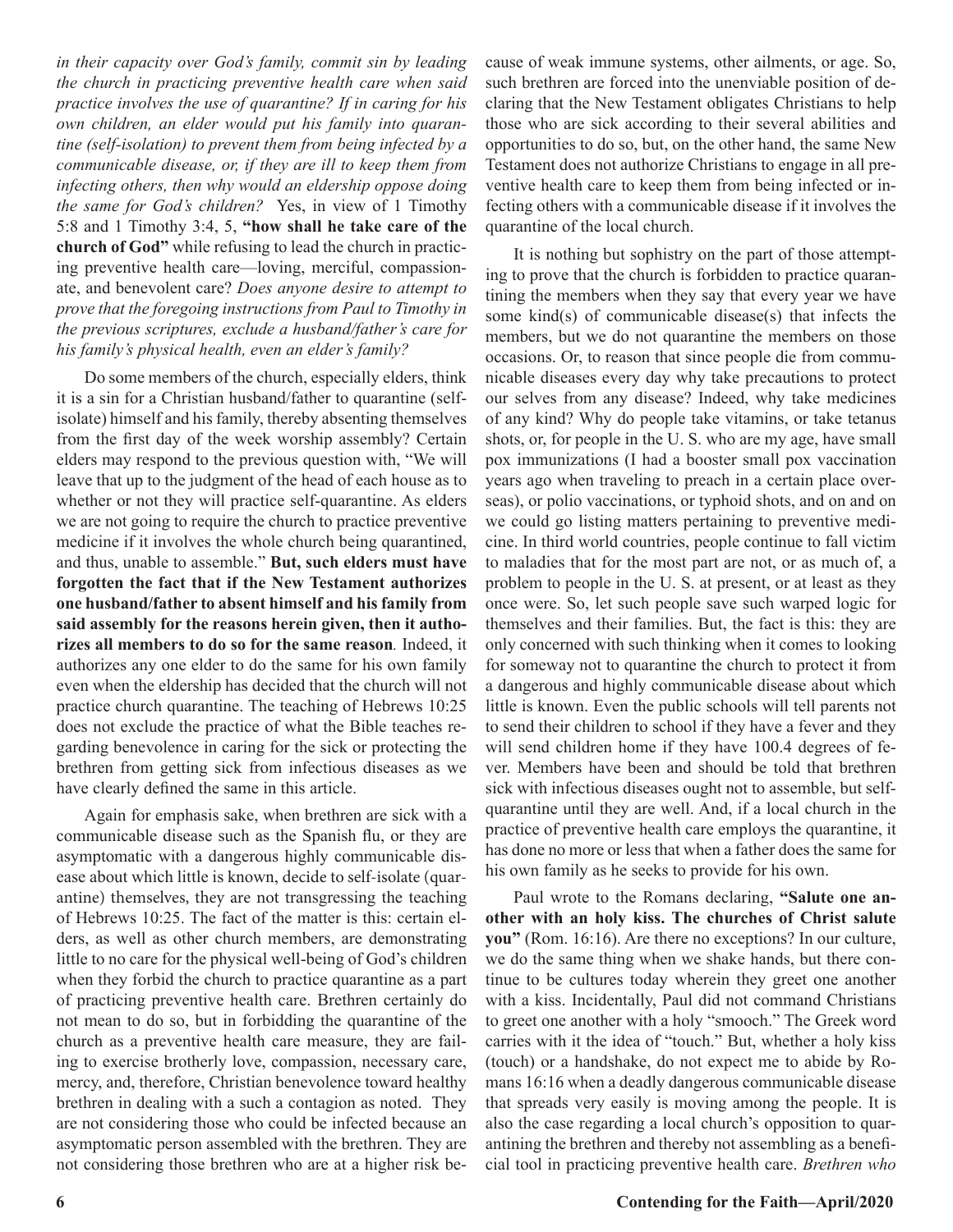*are ill and unable to assemble on the first day of the week to worship God according to the New Testament pattern do not violate the teaching of Hebrews 10:25. The same is the case for brethren who are taking care of the sick, or they do not assemble because their presence could infect their brethren or themselves with a highly contagious and deadly disease. If it is scriptural (and it is) for one family to quarantine itself, it is scriptural for all the families to do the same.* 

#### **WEIGHTIER MATTERS OF THE PERFECT LAW OF LIBERTY**

Assembling with the saints for worship on the first day of the week is vitally important, but Jesus had something to say about a proper view of gauging weightier and less weighty matters of God's law. Jesus taught,

**Woe unto you, scribes and Pharisees, hypocrites! for ye pay tithe of mint and anise and cummin, and have omitted the weightier matters of the law, judgment, mercy, and faith: these ought ye to have done, and not to leave the other undone** (Mat. 23:23).

In living the Christian life, is there nothing found in the foregoing verses that finds application in the lives of church members as they strive to be obedient to the truth? Was it right to **"tithe of mint and anise and cumin?"** Indeed it was. However, the Pharisees were negligent in what Jesus declared to be weightier matters than the tithing of herbs, namely they are **"judgment, mercy, and faith."** One can assemble with the saints every time the Bible teaches, but neglect scriptural **"judgment, mercy, and faith."** Christian benevolence involves the exercise of **"judgment, mercy, and faith"** and the totality of the teaching of the New Testament pertaining to Christian benevolence demands the practice of all three. Discharging one obligation does not substitute for neglecting other obligations, especially when certain obligations are weightier than others. These Pharisees certainly did not have their priorities in the proper order of importance. Christians, if not very careful, can fall victim to the same spiritual virus that infected the Pharisees. And, **"judgment, mercy, and faith"** along with loving the brethren are among the weightiest matters of God's perfect law of liberty (Jam. 1:25).

Christians are to **"Provide things honest in the sight of all men"** (Rom. 12:17b). They are also obligated to practice Galatians 6:10 and Matthew 7:12 in dealing with others, especially the church. According to some, if a father leads his family to engage in quarantining itself in the process of practicing preventive health care, thereby they absent themselves from assembling with the saints, that family violates Hebrews 10:25 and thereby commits sin. *Therefore, according to some brethren said family must undergo corrective church discipline to the point that if they will not repent of engaging in the sin of quarantine, the church must withdraw fellowship from them. And, we already know how that will go over regarding families withdrawing fellow-*

#### *ship from other members of their own family—with some it will not happen no matter the sin committed.*

Some have written that they are going to assemble with the saints no matter what happens. Thus, their attitude proves that they do not care about being asymptomatic infectious disease carriers who expose others, especially those with weak immune systems, to infections. Like "Typhoid Mary" they demonstrate no concern, or mercy, or benevolence for others, especially their own brethren. Further, as previously pointed out, such thinking means they are also willing to expose themselves and their own families to the same highly communicable and deadly disease.

What about elders who believe and act in the same manner toward the family of God? One cannot help but wonder at their lack of Biblical wisdom, discernment (judgment), mercy, and faith regarding their own love for, care, and exercise of compassionate benevolence in their skewed understanding and application of Hebrews 10:25. Especially is this the case in dealing with a dangerous disease about which little is known, that asymptomatic people spread, and for which there is no vaccine available to immunize the people.

#### **END NOTES**

**1** "*Typhoid Mary* Dies Of A Stroke At 68. Carrier of Disease, Blamed for 51 Cases and 3 Deaths, but Immune." *The New York Times*. November 12, 1938. Archived from the original on June 5, 2011. Retrieved May 20, 2020.

**<sup>2</sup>** *The Gospel of Germs: Men, Women, and the Microbe in American Life*, ISBN 0674357086. Retrieved May 10, 2020

**<sup>3</sup>** *Typhoid Mary: An Urban Historical,* ISBN 160819518X

**4** Soper, George A. (June 15, 1907). "The work of a chronic typhoid germ distributor". J Am Med Assoc. 48 (24): 2019–22. doi:10.1001/ jama.1907.25220500025002d. Retrieved May 10, 2020

**<sup>5</sup>**Radusin M (2012). "The Spanish Flu – Part II: the second and third wave". Vojnosanitetski pregled. Retrieved April 23, 2020.

**6** "1918 Pandemic Influenza: Three Waves". Centers for Disease Control and Prevention. 11 May 2018. Retrieved April 23, 2020.

**7** https://1918flustories.com/. Retrived May 22, 2020.

**8** Najera RF (2 January 2019). "Influenza in 1919 and 100 Years Later". College of Physicians of Philadelphia. Retrieved April 23, 2020.

<sup>9</sup> "Here are Exact Facts About the Influenza and Its Toll in City, State, Nation, world". Los Angeles Times. 9 February 1919. Retrieved May 10, 2020.

**<sup>10</sup>** Hugh R. Leavell and E. Gurney Clark as "the science and art of preventing disease, prolonging life, and promoting physical and mental health and efficiency. Leavell, H. R., & Clark, E. G. (1979). Preventive Medicine for the Doctor in his Community (3rd ed.). Huntington, NY: Robert E. Krieger Publishing Company. Retrieved May 10, 2020.

**<sup>11</sup>** "New parents" secure a lifelong well-being for their offspring by refusing to be victims of societal stress during its primal period". Primal Prevention. Retrieved May 10, 2020

**<sup>12</sup>** Primal Health Research Database, on https://web.archive.org/ web/20180815043657/http://primalhealthresearch.com/glossary.php. Retrieved May 10, 2020.

**—David P. Brown, Editor**